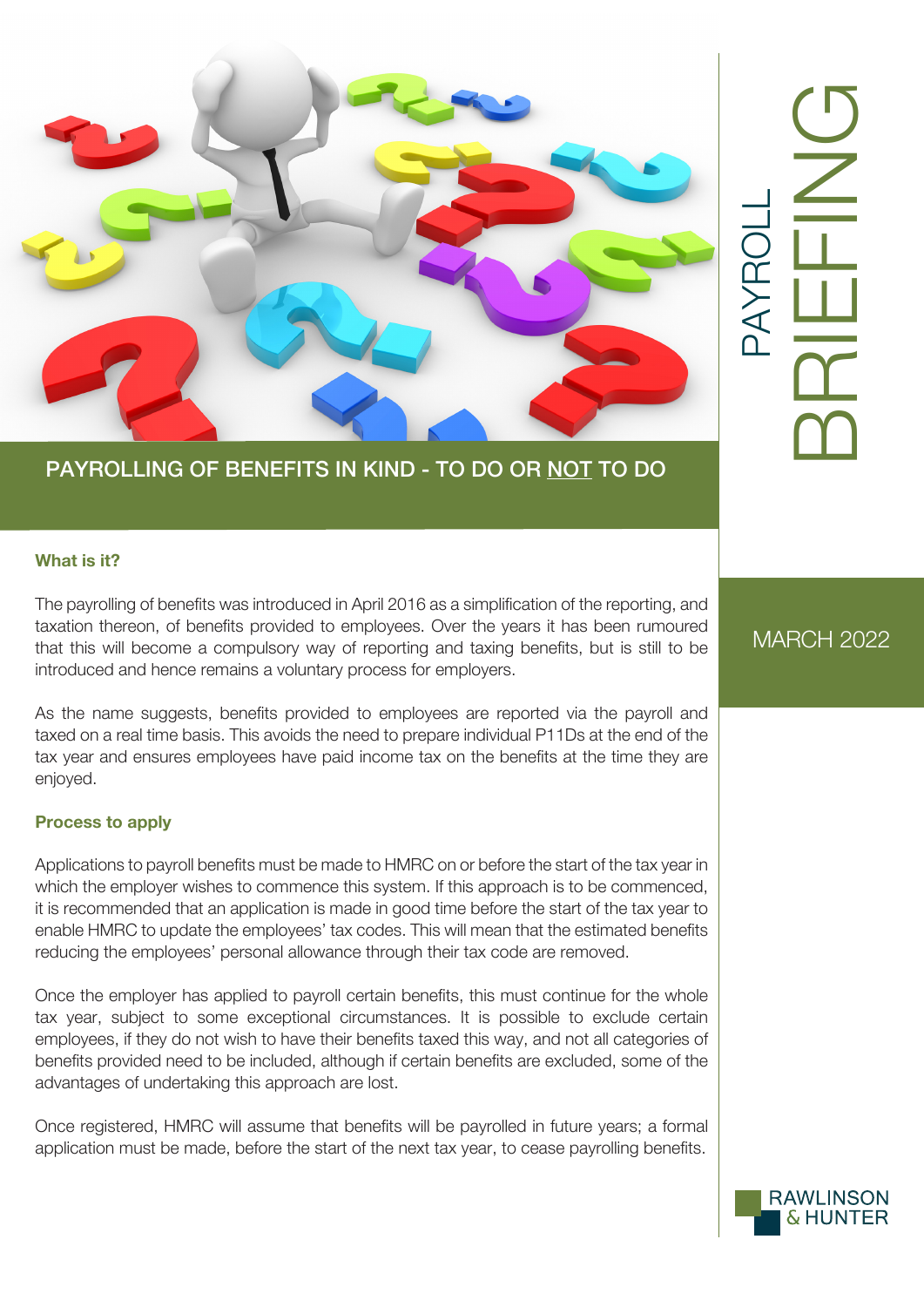## *Informally payrolling*

If you do not register before the beginning of the tax year, an employer can write to HMRC requesting to informally payroll benefits for the year in question. It is important that an application is then made in good time before the start of the next tax year to formally payroll benefits, as this will not be assumed by HMRC. This approach has been said to be ceasing and HMRC have issued guidance to this effect, it is, at the time of writing, still possible to apply. However, it is considered only a matter of time before this approach is stopped.

#### **What cannot be payrolled**

With the exception of the two benefits detailed below, all benefits can be payrolled. The two exceptions are:

- Employer provided living accommodation
- Interest free and low interest (beneficial) loans

If either or both of these benefits are provided, they must be reported on a P11D; this is the case even where an employee is receiving other benefits which have been payrolled.

It should be noted that a car benefit can be payrolled and where this is the case, form P46 (Car) does not need to be submitted to HMRC.

#### **How does it work each pay period?**

Once the payrolling of benefits has been introduced, at the start of any given tax year, the value of the benefit for that pay period is included in the calculations for PAYE, with the tax being suffered (although the benefit amount is not paid to the employee). Any such benefit values are excluded for the purposes of Universal Credit calculations, although HMRC are reviewing this approach to try and ensure that the level of earnings taken into account fairly reflect the income and choices available to a household.

During the year, the actual value of the benefit may have to be estimated, as the value is not known in time for the payroll to be run – as soon as the value is known, an adjustment should be made to reflect the correct value and any underpayment apportioned over the remainder of the tax year (or in the following pay period if a small amount).

#### **Year end process**

On the basis that the application has been made to payroll benefits before the start of the tax year (and all benefits have payrolled), the only year end form required in relation to the reporting of benefits is the form P11D(b) to calculate, and then pay, the associated Class 1A National Insurance.

Alternatively, if the employer has applied to informally payroll benefits in any given tax year, a P11D(b) and P11Ds will need to be prepared, in the normal way, reporting the payrolled benefits. Once prepared, if on paper, the P11Ds should be marked "PAYROLLED" on each page, and then submitted to HMRC via the post. If the P11Ds are being submitted electronically, HMRC must be told in advance, using an online form. Electronic P11Ds can only be submitted if all benefits have been payrolled.

Whichever method is used, in line with all P11D(b) and, if relevant P11D, deadlines, the forms must be submitted by 6 July and the payment made electronically by 22 July in any given tax year.

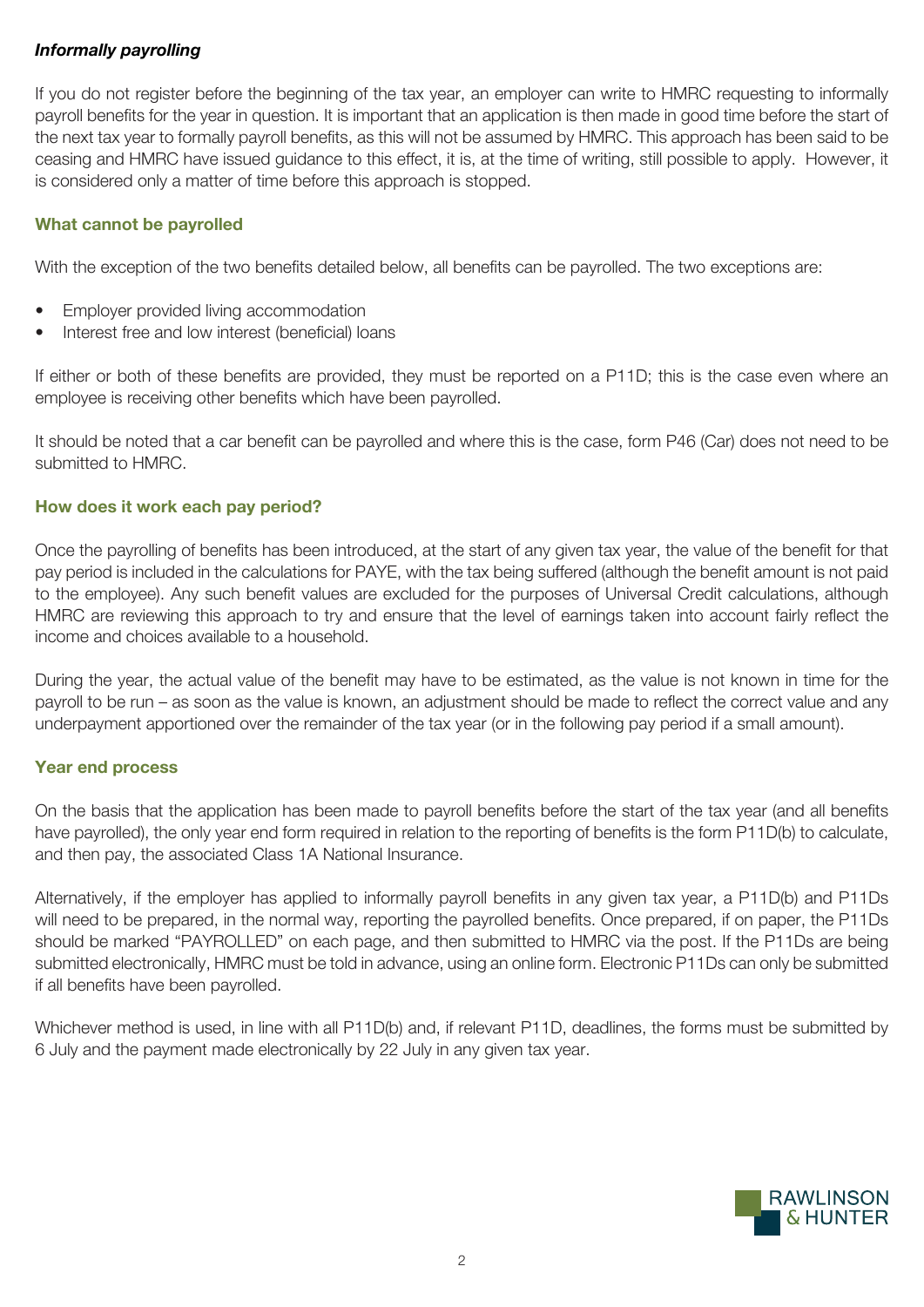#### **Considerations prior to introducing payrolled benefits**

#### *Pros*

For the employer, the introduction of such a scheme should reduce the compliance burden of preparing P11Ds at the end of the tax year and hence result in a time/cost saving. For the employee, the tax paid during the tax year should be equal to their tax liability and hence there is no time lag, with tax being owed retrospectively. In addition, once the system has been in place for a period of time, employee tax code queries, and wrong tax codes, should become significantly lower, freeing up management time.

#### *Cons*

For the employer, there is a need to ensure that the value of the benefit is correctly reported in each pay period. This necessitates close liaison with other personnel within the organisation to ensure the payroll processors are aware of any changes e.g. a change in the medical benefit part way through the year is communicated to payroll. Failure to report the correct values can lead to the employer incurring fines. It is recommended that a reconciliation is carried out prior to either the February or March payroll being run to ensure that the correct benefit has been processed. By leaving one or two months before the tax year end, this allows time to make any necessary adjustments.

For employees, this way of taxing benefits may accelerate their tax liability and in the first year, can lead to tax being payable on a benefit for both the prior and current tax year, leading to potential cash flow issues.

#### *Other*

Prior to embarking on this approach, the employer must:

- ensure that the payroll software has the functionality to correctly process benefits, such that tax is applied, but not National Insurance;
- tell the employees in writing of the change. This must be done clearly and include information on which benefits are to be payrolled, what it means to them in terms of their tax code, the year end payroll documentation they will receive and the effect on the reporting for their personal tax returns;
- be aware that they need to have a Government Gateway account to apply to payroll benefits this can not solely be obtained by an external payroll provider.

In addition, at the end of the tax year, the employer must provide a summary of the benefits included in the payroll, although this is normally shown on the regular payslip, which is sufficient to meet this requirement. If a separate report is required, this must be provided to employees by 1 June following the end of the tax year.

#### **Other factors**

#### *OpRA (Optional Remuneration Arrangements)*

Benefits calculated under the OpRA rules can be payrolled, but care needs to be taken that the correct value is payrolled. This is the situation where an employee has an option to receive a benefit and forgo a cash alternative. If the value of the benefit, calculated under the benefits regime, is lower than the cash foregone, the higher value of the cash foregone must be used and processed as the benefit. The most common instance of this scenario relates to a car benefit, although it should be noted that electric cars have a specific exemption from this calculation.

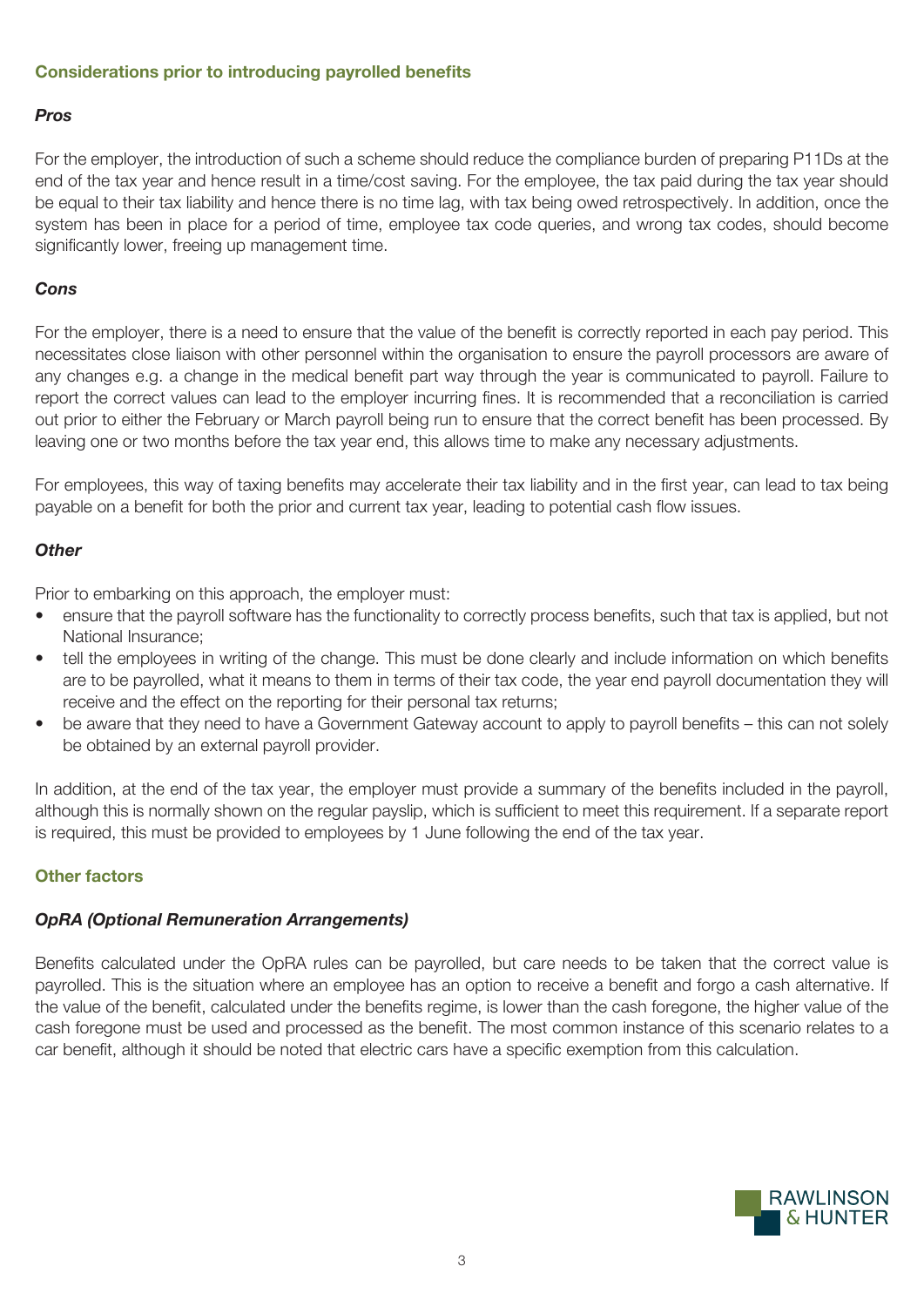## *The 50% rule*

PAYE rules state that an employee can not suffer more than 50% tax compared with their taxable pay, in any given pay period, to ensure that the individual has sufficient money to cover their living costs. Where an employee's pay decreases significantly, generally in the circumstances of maternity leave, shared parental leave or an extended period of sickness, and their benefits continue to be provided, it may be that the tax can not be fully paid in each pay period. This is the main circumstance where the employer is permitted to stop payrolling a benefit for an employee part way through the year.

#### *Employees leaving*

Care needs to be taken when an employee leaves to ensure that the value of their benefits has been correctly reported and taxed in the payroll. The main areas which need to be considered are:

Car benefit – the benefit needs to be apportioned on a daily basis, rather than simply taking one twelfth of the amount, assuming a monthly payroll, to mirror how the benefit would be calculated if being reported on a P11D. This also applies to the fuel benefit, if provided.

Future benefits – upon leaving, some employees may be provided with benefits beyond their leave date. The full value of the untaxed benefits should be included in their pay calculations and where possible apportioned over the remaining pay periods e.g. a medical benefit is provided to an employee until the end of the tax year, but the employee leaves in January. If the leave date is agreed in November, the 5 months of the remaining benefit (November to March inclusive) should be apportioned over the remaining 3 months (November to January inclusive) when the employee is being paid.

In some circumstances there may be no further paydays to payroll the benefit. In this case, the employer has two options and whichever option is followed, HMRC will ask the employee for the unpaid tax. The options are to include the untaxed benefit on:

- the relevant pay period's Full Payment Submission and tell HMRC that the employee has left, if you have not already done so; or
- Form P11D.

## **Conclusions**

There is no right or wrong answer as to whether an employer should payroll their benefits. If the payrolling of benefits is the route decided, it is important that the employer has systems in place to ensure that the correct value of benefits are being processed and that there is a good communication channel between payroll, HR and accounts (or whoever knows the value of the benefits being provided). As with many changes introduced, communication is key and employees must be aware of what is happening and the implications for them – after all, there are not many things that are more sensitive to an employee than their net pay!